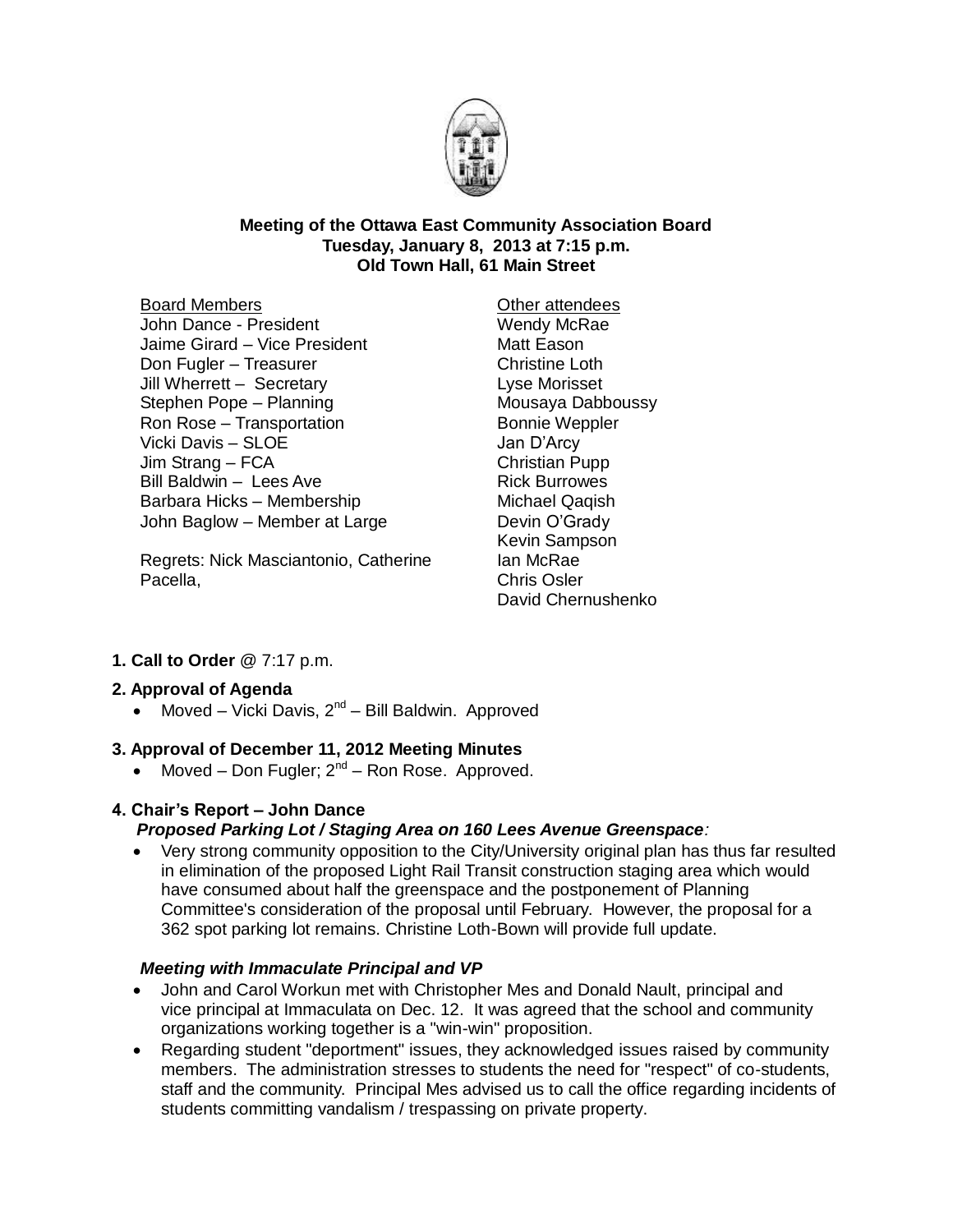The many volunteer opportunities available for students in the community were of interest; John/Carol to email them with specifics . Also, Immaculata will use the community e-Update managed by Carol so that school events (e.g., plays, clean-ups) can get publicity.

*Brantwood Rink:* Thanks to the efforts of many volunteers and particularly rink coordinator Cindy Courtemanche and Marco Devries, the Brantwood Rink opened December 25.

*Capital Ward Cup:* Councillor-hosted hockey tournament scheduled for Saturday, January 26<sup>th</sup> at Windsor Park.

*Board Vacancies:* Leslie has resigned from the OOECA Board in order to pursue teaching opportunities at uOttawa. A replacement is needed as the OOECA representative on the City Centre Coalition. Currently have 2 board vacancies – advise Jan D'Arcy or John if interested.

*Rideau River Pathway:* City is to undertake a study to plan the route from OOE to Windsor Park.

#### **5. Treasurer's Report – Don Fugler**

• Balance remains at approximately \$10,000.

#### **6. 160 Lees Parking Proposal – Christine Loth-Bown**

- Meeting was held between OOE, the city and Ottawa U on January 7. Discussed number of spots (Ottawa U agreed to look at its needs. City has MOU with university, so it is in the university's court to identify whether they can live with fewer); phasing in of parking, based on need; alternative locations.
- Matt Eason from the City of Ottawa described a map of the proposed location and explained the process leading up to the choice of 160 Lees (which other sites were considered and why they were not chosen0. He noted that there will be public consultation and studies before the location is finalized.
- Discussion addressed: alternative locations; challenges that would be posed by the closure of Hurdman Bridge/re-routing of buses; phased use of the land; timing of construction; number of cars that actually use current parking lots; maintenance of trees at 160 Lees; concerns that once the lot is built, it will continue to exist.
- In closing, Christine suggested that OECA/community members enhance communications with the university. John noted that OECA will present at the Planning Committee on Feb. 26<sup>th</sup> and will seek the support of others to present.

## **7. Councillor's Report – David Chernushenko**

- 160 Lees also raises bigger issues Alta Vista Transit Corridor
- Good news regarding design work going ahead for Rideau River Nature Trail
- Discussion addressed the 160 Lees proposal

#### **8. Community Status List - John Dance**

 John asked for thoughts on the list for monitoring OECA projects and initiatives (attached): corrections, input, ways to improve the document.

## **9. OECA Column for the Mainstreeter – John Dance**

John presented a proposal for the OECA to write and pay for a regular column in the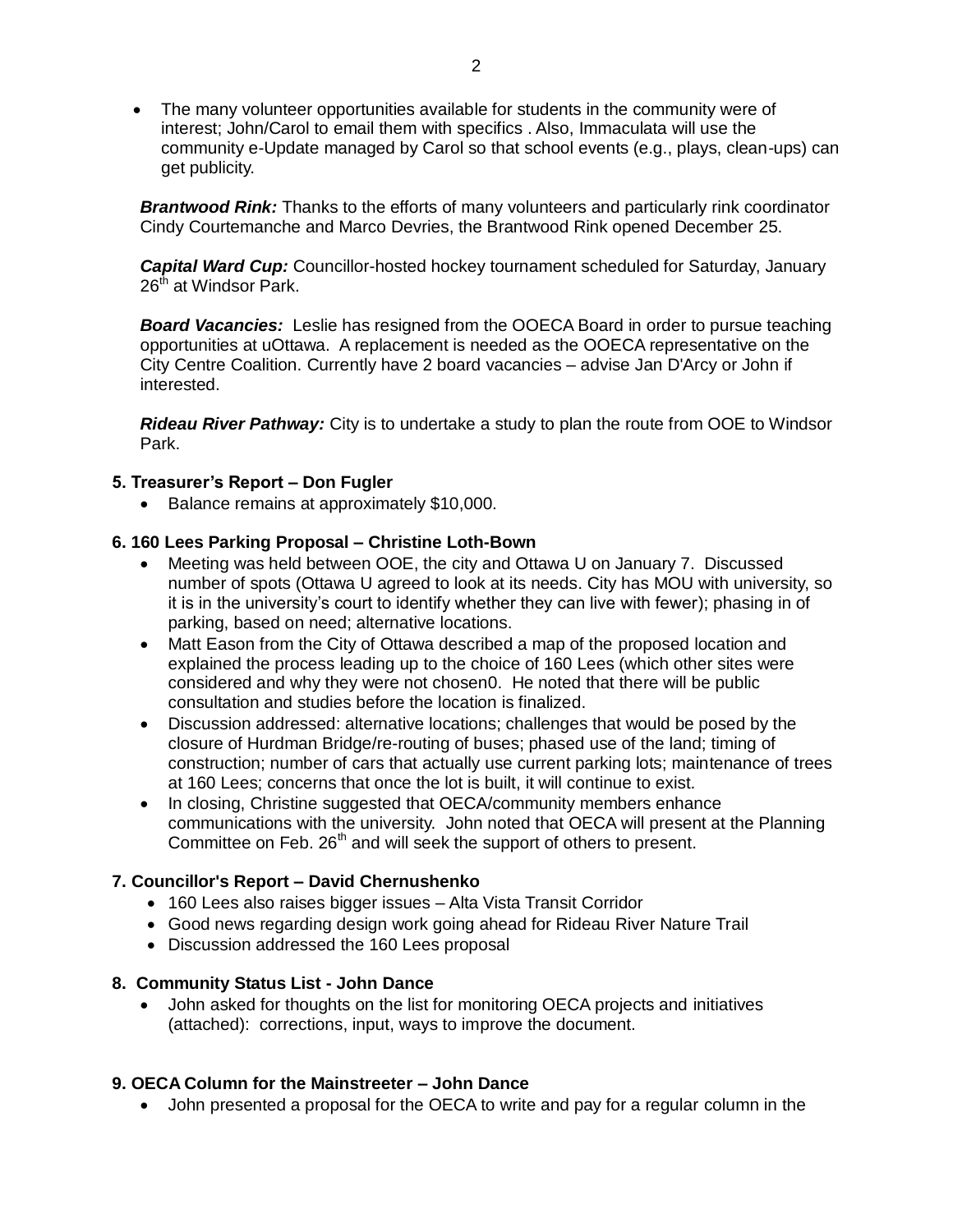Mainstreeter.

 Most of the discussion was in favour of the proposal. **It was agreed that John would discuss the cost with the editor of the Mainstreeter and come back with a motion at the next OECA meeting.**

## **10. Committee and Representatives Reports**

- 10.1 Planning Committee Stephen Pope
	- 44-46 Concord North has received final approvals from the City and will be proceeding early this year
	- Received new sketches for 73/75 Harvey today
- 11.2 Sustainable Living Ottawa East Vicki Davis
	- $\bullet$  nil
- 11.3 Transportation Ron Rose
	- no changes from last report
- 10.4 City Centre Coalition
	- nil
- 11.5 Federation of Citizens' Associations Jim Strang
	- No regular meeting of the FCA in December.
	- FCA press conference in mid-December addressed the following issues: 1) a request that the City immediately end the practice of hiring private planning consultants to process development applications within the City's Planning Approvals Branch. A policy review on this practice is required so that the possibility of conflicts of interest cannot occur as when consultants have processed applications and represented applicants at the same time; 2) to put an end to the practice of the City committing to support any specific change in zoning during confidential preconsultations with a developer or property owner; 3). a request to update the comprehensive zoning bylaw so that it implements the Official Plan. Clarification of the policy for awarding developers spot zoning changes is required. It is not acceptable for the City to continue to re-zone the city spot by spot behind closed doors.
	- The City has responded that they are already taking action on these matters. This however, in the opinion of the FCA, certainly does not appear to reflect the reality of the situation. The FCA feels that individual Associations should make their own representation to the City on these issues. The Board may wish to consider acting per this suggestion.
	- The next regular meeting of the FCA is scheduled for the  $22<sup>nd</sup>$  January in Overbrook. Items of concern from our Association will be presented, particularly the 160 Lees project. This will give us an opportunity to share our early "light rail experience" with other communities who may have similar concerns.
- 11.6 Communications Catherine Pacella (absent; comments below are from her written report)
	- Much work was done on the website re: 160 Lees Avenue. There was a record number of hits to the website in the days leading up to the public meeting.
	- A volunteer stepped forward after the AGM to offer graphic design services for an OECA/CAG "brochure" that can be used during the membership drive. Catherine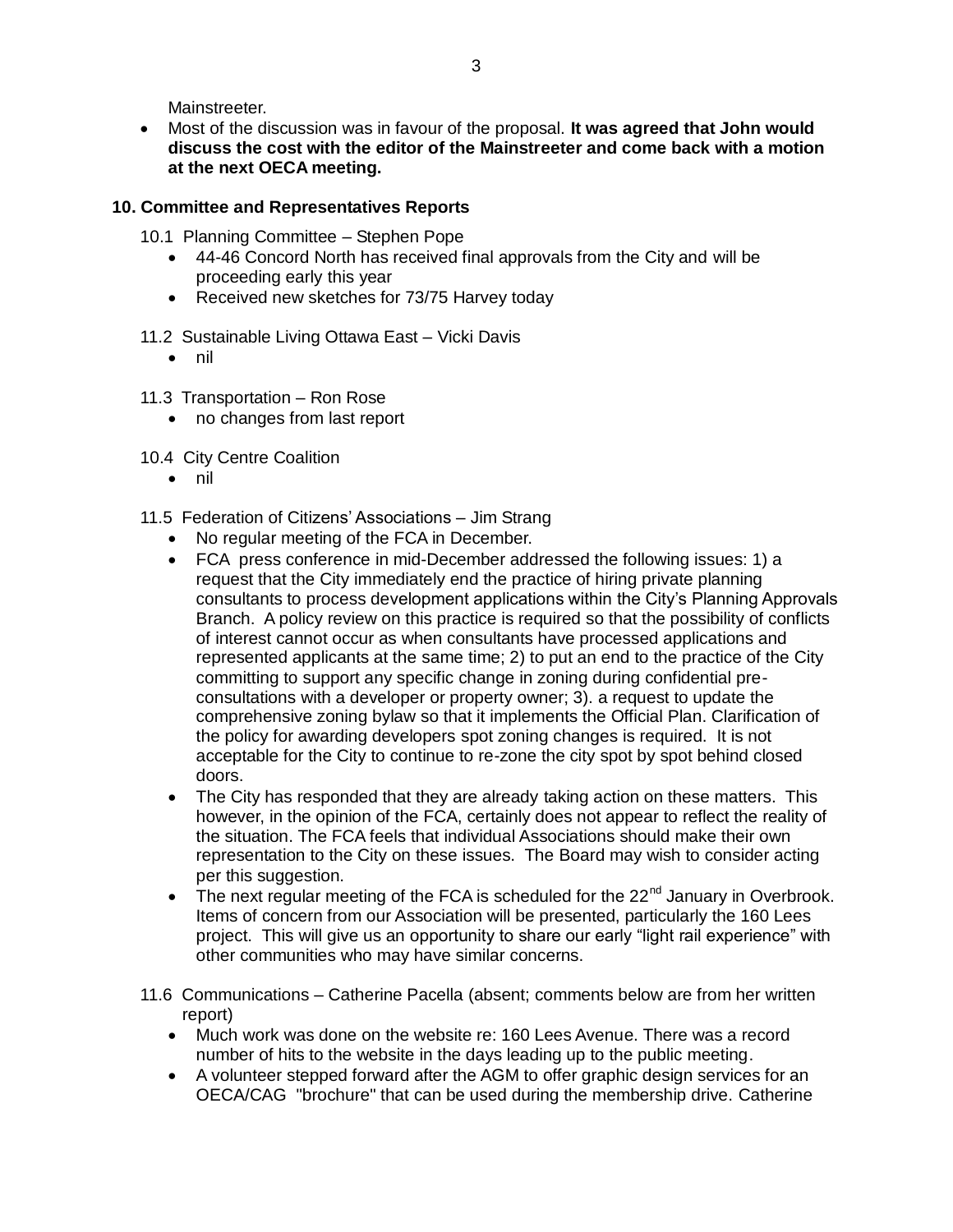will be speaking with her soon and once we have some ideas, will investigate the printing costs

# **11. Community Activities Group (CAG)**

• Nil

## **12. Other Business**

Congratulations to Bill Baldwin and Jan D'Arcy on receiving Queen's Jubilee medals

# **13. Date of Next Meeting – February 12, 2013**

## **14. Adjournment at 9:05 pm**

• Moved – Stephen Pope,  $2^{nd}$  – Bill Baldwin